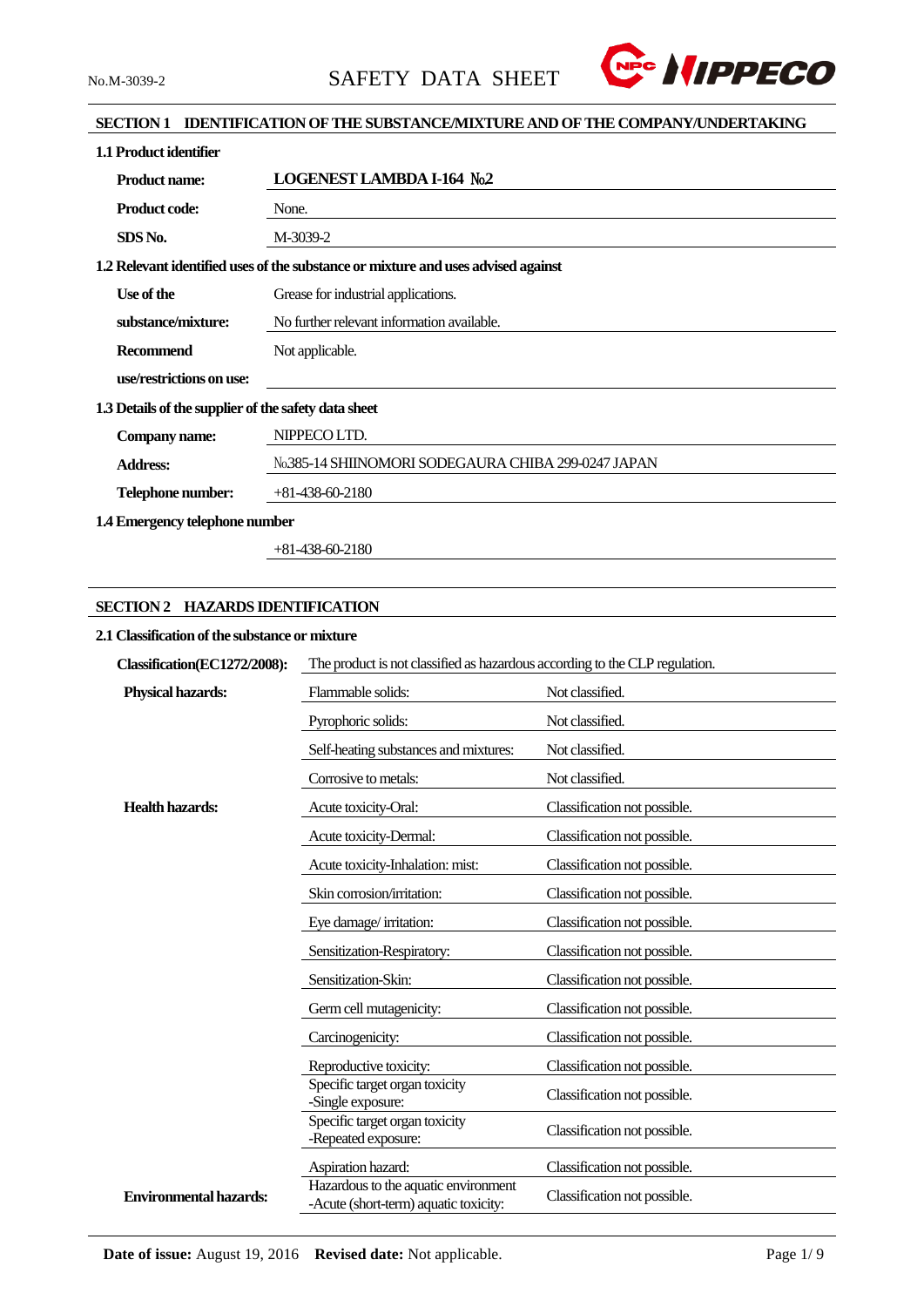



|                               | Hazardous to the aquatic environment<br>Classification not possible.<br>-Chronic (long term) aquatic toxicity: |  |  |  |  |
|-------------------------------|----------------------------------------------------------------------------------------------------------------|--|--|--|--|
|                               | The hazards without the above mention are "Not applicable" or "Classification not possible".                   |  |  |  |  |
|                               | Classification(OSHA HCS 29 CFR 1910.1200):                                                                     |  |  |  |  |
|                               | The product is not classified as hazardous according to OSHA GHS regulations within the                        |  |  |  |  |
|                               | <b>United States.</b>                                                                                          |  |  |  |  |
| 2.2 Label elements            |                                                                                                                |  |  |  |  |
| Hazard pictogram(s):          | No pictogram.                                                                                                  |  |  |  |  |
| Signal word:                  | No signal word.                                                                                                |  |  |  |  |
| Hazard statement(s):          | No hazard statement.                                                                                           |  |  |  |  |
| Precautionary statement(s):   |                                                                                                                |  |  |  |  |
| <b>Prevention:</b>            | Not required.                                                                                                  |  |  |  |  |
| <b>Response:</b>              | Not required.                                                                                                  |  |  |  |  |
| Storage:                      | Not required.                                                                                                  |  |  |  |  |
| Disposal:                     | Not required.                                                                                                  |  |  |  |  |
| 2.3 Other hazards             |                                                                                                                |  |  |  |  |
| Other hazards which do        | Oil mist or vapors from this material at high temperatures (above $260^{\circ}$ C) may irritate respiratory    |  |  |  |  |
| not result in classification: | passages.                                                                                                      |  |  |  |  |
|                               | Inhalation of decomposition products of this material may cause polymer fume fever, a                          |  |  |  |  |
|                               | temporary flu-like illness accompanied by fever, chills, and sometimes cough, of                               |  |  |  |  |
|                               | approximately 24 hours duration.                                                                               |  |  |  |  |

### **SECTION 3 COMPOSITION/INFORMATION ON INGREDIENTS**

**Substance/mixture** Mixture

| Ingradient(s):      |              |              |         |                     |               |                 |                 |             |
|---------------------|--------------|--------------|---------|---------------------|---------------|-----------------|-----------------|-------------|
| Chemical name       | CAS#         | EC#          | Wt%     | EU                  | EU            | <b>USA</b>      | ACGIH           | EU          |
| / generic name      |              |              |         | <b>Hazard class</b> | Category code | <b>OSHAPEL</b>  | <b>TLV</b>      | <b>ILV</b>  |
| Perfluorinated      | Confidential | Confidential | $60-70$ | None                | None          | Not established | Not established | <b>Not</b>  |
| polyethers base oil |              |              |         |                     |               |                 |                 | established |
| Poly tetra fluoro   | Confidential | Confidential | $30-40$ | None                | None          | Not established | Not established | <b>Not</b>  |
| ethylene thickener  |              |              |         |                     |               |                 |                 | established |

### **Carcinogen:**

 $\overline{a}$ 

 $Reference:$ 

No component of this product is listed as a human carcinogen or a potential carcinogen in IARC Monographs, U.S. NTP, OSHA regulation, and Annex Ⅵ of Regulation (EC) 1272/2008.

| No component of this product is a PBT or vPvB substance under Regulation (EC)1907/2006.                                             |
|-------------------------------------------------------------------------------------------------------------------------------------|
| A statement that the specific chemical identity(ies) and/or exact percentage(s) of composition has been withheld as a trade secret. |
|                                                                                                                                     |
|                                                                                                                                     |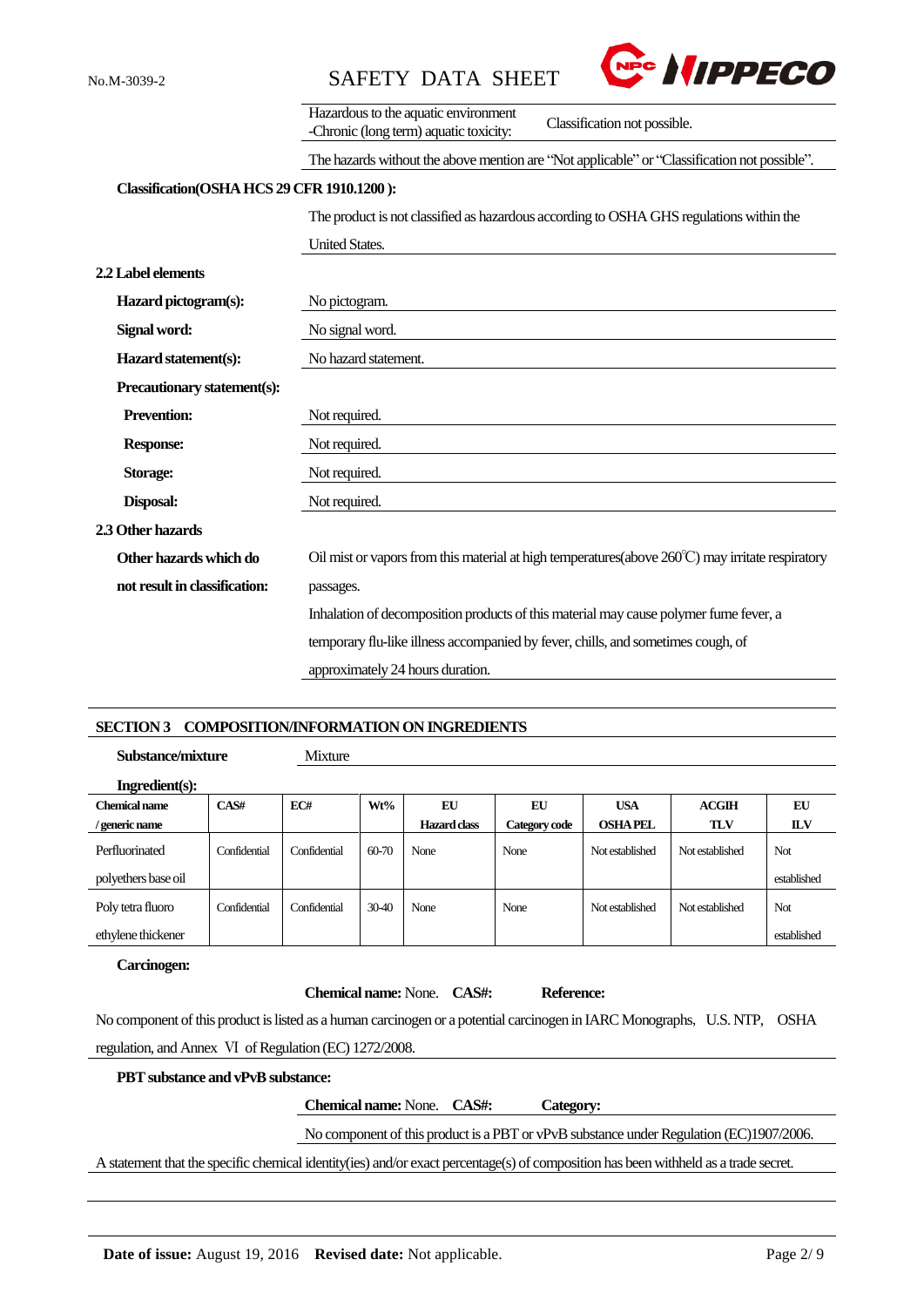

# **SECTION 4 FIRST AID MEASURES**

| 4.1 Description of first aid measures                           |                                                                                                    |  |  |
|-----------------------------------------------------------------|----------------------------------------------------------------------------------------------------|--|--|
| <b>Inhalation:</b>                                              | Remove exposed person to fresh air if adverse effects are observed.                                |  |  |
| Skin:                                                           | Wash with soap and water. Get medical attention if irritation develops.                            |  |  |
| <b>Eye:</b>                                                     | Flush immediately with water for at least 15 minutes. Get immediate medical attention.             |  |  |
| <b>Ingestion:</b>                                               | Do not make person vomit unless directed to do so by medical personnel.                            |  |  |
| <b>Protection of first-aiders:</b>                              | No action shall be taken involving any personal risk or without suitable training.                 |  |  |
| 4.2 Most important symptoms and effects, both acute and delayed |                                                                                                    |  |  |
|                                                                 | See SECTION 11 for more detailed information on health effects and symptoms.                       |  |  |
|                                                                 | 4.3 Indication of any immediate medical attention and special treatment needed                     |  |  |
| Notes to physician:                                             | Treatment should in general be symptomatic and directed to relieving any effects.                  |  |  |
|                                                                 |                                                                                                    |  |  |
| <b>SECTION 5 FIRE FIGHTING MEASURES</b>                         |                                                                                                    |  |  |
| 5.1 Extinguishing media                                         |                                                                                                    |  |  |
| Suitable extinguishing media:                                   | Use water fog, foam, dry chemical or carbon dioxide to extinguish flames.                          |  |  |
| <b>Unsuitable extinguishing</b>                                 | DO NOT use forcible water. See SECTION 11 for more detailed information on health effects          |  |  |
| media:                                                          | and symptoms.                                                                                      |  |  |
| 5.2 Special hazards arising from the substance or mixture       |                                                                                                    |  |  |
| Hazards from the substance                                      | In a fire or if heated, a pressure increase will occur and the container may burst.                |  |  |
| or mixture:                                                     | Formation of toxic gases is possible during heating or in case of fire.                            |  |  |
| <b>Hazardous</b> combustion                                     | Combustion products may include the following:                                                     |  |  |
| products:                                                       | Carbon oxides (CO, CO <sub>2</sub> ), HF, COF <sub>2</sub> .                                       |  |  |
|                                                                 | Decomposition at flame temperatures may form toxic fluorine compounds. Avoid breathing             |  |  |
|                                                                 | decomposition products.                                                                            |  |  |
| 5.3 Advice for firefighters                                     |                                                                                                    |  |  |
| <b>Special precautions for</b>                                  | Promptly isolate the scene by removing all persons from the vicinity of the incident if there is a |  |  |
| fire-fighters:                                                  | fire. No action shall be taken involving any personal risk or without suitable training.           |  |  |
| Special protective equipment                                    | Fire-fighters should wear appropriate protective equipment and self-contained breathing            |  |  |
| for fire-fighters:                                              | apparatus with a full face-piece operated in positive pressure mode.                               |  |  |
|                                                                 |                                                                                                    |  |  |
| SECTION 6 ACCIDENTAL RELEASE MEASURES                           |                                                                                                    |  |  |
|                                                                 | 6.1 Personal precautions, protective equipment and emergency procedures                            |  |  |
| For non-emergency                                               | Eliminate all ignition sources. Evacuate surrounding areas.                                        |  |  |
| personnel:                                                      |                                                                                                    |  |  |
| For emergency responders:                                       | Particular danger of slipping on leaked/spilled product.                                           |  |  |

**6.2 Environmental precautions**

Should be prevented from contaminating soil or from entering sewage and drainage systems

and bodies of water.

**6.3 Methods and material for containment and cleaning up**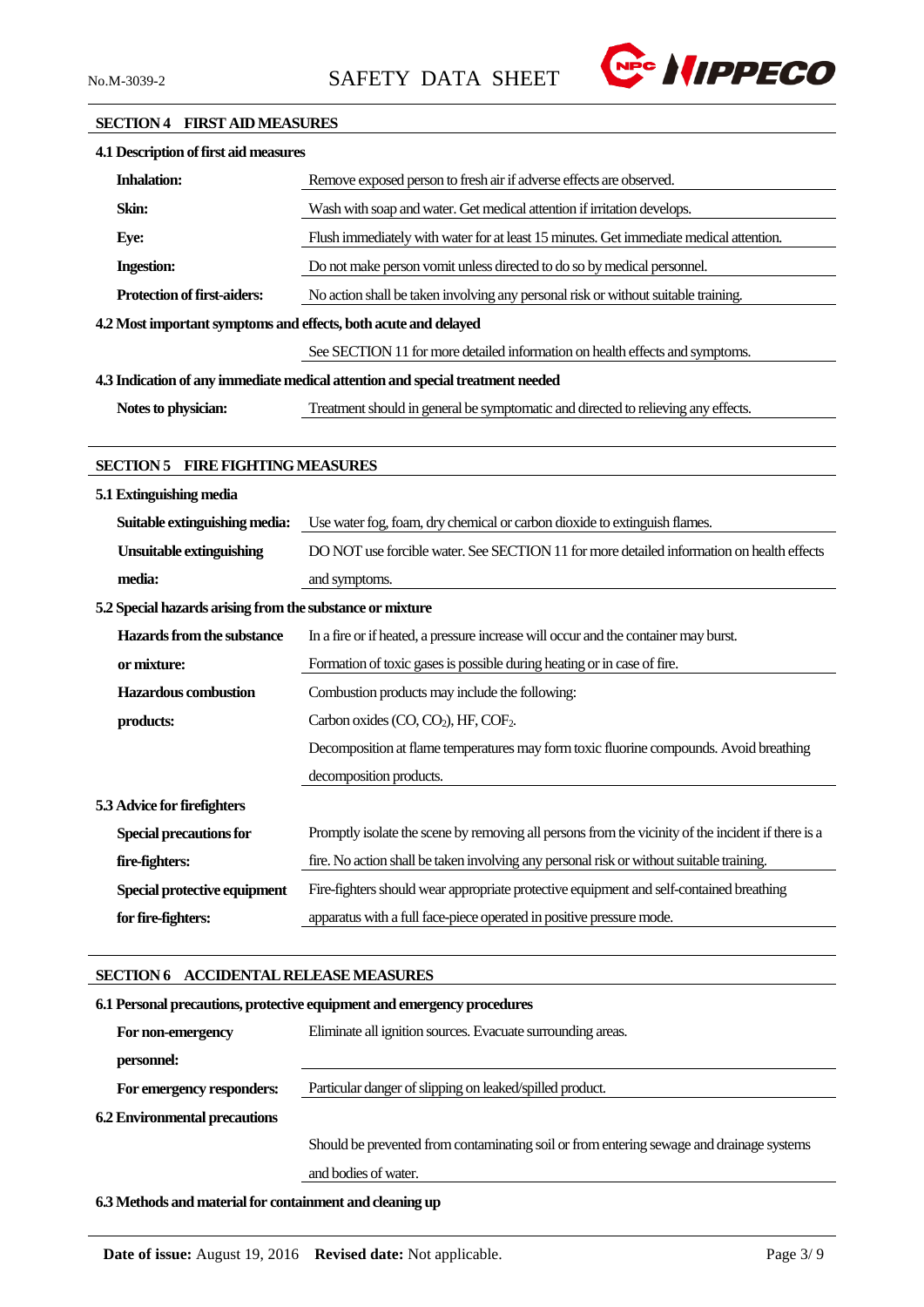No.M-3039-2 SAFETY DATA SHEET



| Small spill:                    | Move containers from spill area. Absorb with an inert material and place in an appropriate         |
|---------------------------------|----------------------------------------------------------------------------------------------------|
|                                 | waste disposal container. Dispose of via a licensed waste disposal contractor.                     |
| Large spill:                    | Move containers from spill area. Prevent entry into sewers, water courses, basements or            |
|                                 | confined areas. Contain and collect spillage with non-combustible, absorbent material e.g. sand,   |
|                                 | earth, vermiculite or diatomaceous earth and place in container for disposal according to local    |
|                                 | regulations. Suction or scoop the spill into appropriate disposal or recycling vessels, then cover |
|                                 | spill area with oil absorbent. Dispose of via a licensed waste disposal contractor.                |
| 6.4 Reference to other sections |                                                                                                    |
|                                 | See SECTION 7 for information on safe handling.                                                    |
|                                 | See SECTION 8 for information on personal protection equipment.                                    |
|                                 | See SECTION 13 for disposal information.                                                           |

# **SECTION 7 HANDLING AND STORAGE**

| 7.1 Precautions for safe handling                                |                                                                                                 |  |  |  |
|------------------------------------------------------------------|-------------------------------------------------------------------------------------------------|--|--|--|
| <b>Protective measures:</b>                                      | Put on appropriate personal protective equipment (see SECTION8).                                |  |  |  |
| Advice on general                                                | Workers should wash hands and face before eating, drinking and smoking.<br>Avoid contact        |  |  |  |
| occupational hygiene:                                            | with eyes, skin and clothing. Avoid breathing vapor or mist. Keep in the original container or  |  |  |  |
|                                                                  | an approved alternative made from a compatible material, kept tightly closed when not in use.   |  |  |  |
|                                                                  | Empty containers retain product residue and can be hazardous. Do not reuse container.           |  |  |  |
| 7.2 Conditions for safe storage, including any incompatibilities |                                                                                                 |  |  |  |
|                                                                  | Store in accordance with local regulations. Store in a dry, cool and well-ventilated area, away |  |  |  |
|                                                                  | from incompatible materials (see SECTION 10). Keep away from heat and direct sunlight.          |  |  |  |
|                                                                  | Keep container tightly closed and sealed until ready for use. Containers that have been opened  |  |  |  |
|                                                                  | must be carefully resealed and kept upright to prevent leakage. Store and use only in           |  |  |  |
|                                                                  | equipment/containers designed for use with this product. Do not store in unlabeled containers.  |  |  |  |
| Not suitable:                                                    | Prolonged exposure to elevated temperature.                                                     |  |  |  |
| 7.3 Specific end use(s)                                          |                                                                                                 |  |  |  |
|                                                                  | No further relevant information available.                                                      |  |  |  |

# **SECTION 8 EXPOSURE CONTROLS / PERSONAL PROTECTION**

| 8.1 Control parameters       |                                                                                |
|------------------------------|--------------------------------------------------------------------------------|
|                              | No exposure limit value known on the product itself.                           |
|                              | <b>OHSA PEL:</b> Not established                                               |
|                              | <b>ACGIH TLV: Not established</b>                                              |
|                              | NIOSH REL: Not established                                                     |
|                              | EU ILV: Not established                                                        |
| <b>8.2 Exposure controls</b> |                                                                                |
| Appropriate engineering      | When mist is generated, the limited part should be ventilated.                 |
| controls:                    | A washing facility/water for eye and skin cleaning purposes should be present. |
|                              | Individual protection measures, such as personal protective equipment          |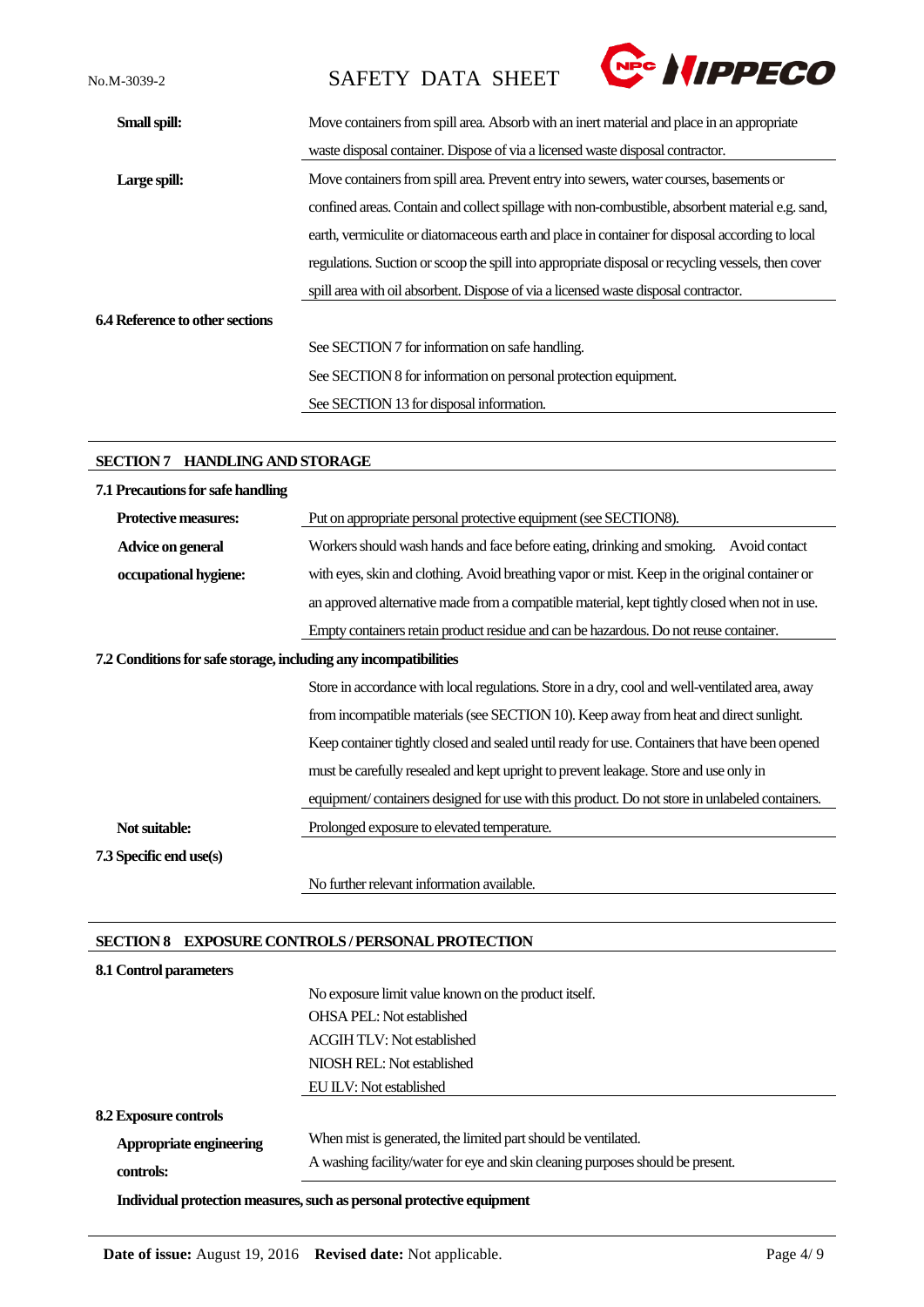

**controls:**

No.M-3039-2 SAFETY DATA SHEET



| <b>Eye/face protection:</b>    | М | <b>Required</b> | $\Box$ Not required               | Wear safety glasses with side shields.             |
|--------------------------------|---|-----------------|-----------------------------------|----------------------------------------------------|
| Skin(hand/other) protection:   | ⊠ | <b>Required</b> | $\Box$ Not required               | To prevent contact, wear impervious clothing       |
|                                |   |                 |                                   | such as gloves, apron.                             |
| <b>Respiratory protection:</b> |   | <b>Required</b> | $\boxtimes$ Not required          | No special respiratory protection equipment is     |
|                                |   |                 |                                   | required under normal conditions of use with       |
|                                |   |                 |                                   | adequate ventilation.                              |
|                                |   |                 |                                   | In case of insufficient ventilation, wear suitable |
|                                |   |                 |                                   | respiratory equipment.                             |
| Thermal hazards:               |   | <b>Required</b> | $\boxtimes$ Not required          | Not normally required.                             |
| <b>Environmental exposure</b>  |   |                 | Avoid release to the environment. |                                                    |

# **SECTION 9 PHYSICAL AND CHEMICAL PROPERTIES**

# **9.1 Information on basic physical and chemical properties**

| Appearance:                        | Smooth, white, semi-solid.    |
|------------------------------------|-------------------------------|
| Odor:                              | Odorless.                     |
| Odor threshold:                    | Not determined.               |
| pH:                                | Not determined.               |
| Melting point/freezing             | Not determined.               |
| point(°C):                         |                               |
| Initial boiling point and          | Undetermined.                 |
| boiling range (°C):                |                               |
| Flash point(°C):                   | Not applicable.               |
| <b>Evaporation rate:</b>           | Not determined.               |
| <b>Upper/lower flammability or</b> | Not determined.               |
| explosive limits:                  |                               |
| Vapor pressure:                    | Not determined.               |
| <b>Relative density:</b>           | Not determined.               |
| Density/specific gravity:          | Ca. $1.9(25^{\circ}\text{C})$ |
| Solubility(ies):                   | Negligible (in water).        |
| <b>Partition coefficient: n-</b>   | Not determined.               |
| octanol/water:                     |                               |
| <b>Auto-ignition</b>               | Not determined.               |
| temperature(°C):                   |                               |
| <b>Decomposition</b>               | Not determined.               |
| temperature(°C):                   |                               |
| Viscosity (m Pa s):                | Not determined.               |
| <b>Explosive properties:</b>       | Not determined.               |
| <b>Oxidizing properties:</b>       | Not determined.               |
| 9.2 Other information              |                               |
|                                    |                               |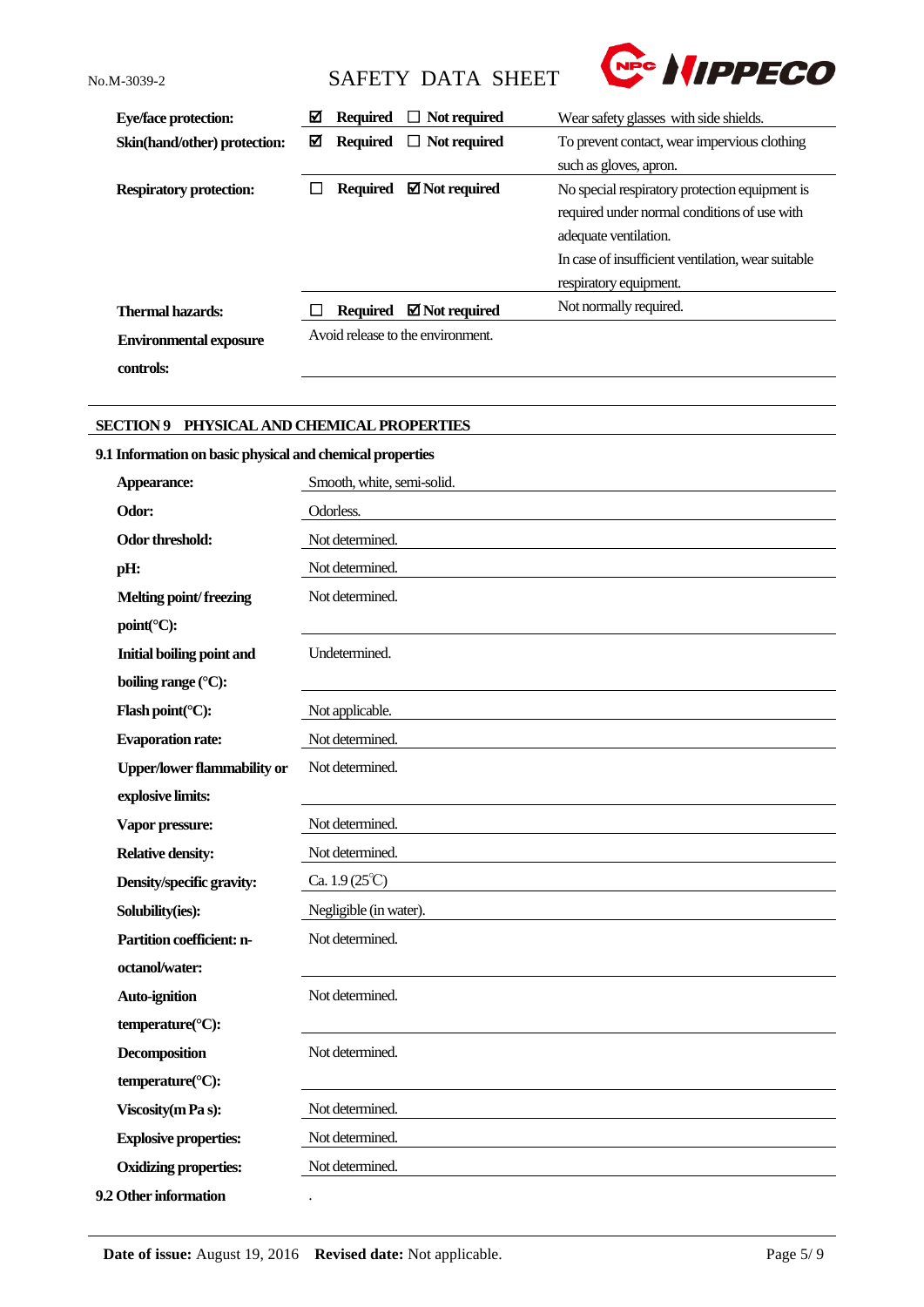

# No further relevant information available.

| SECTION 10 STABILITY AND REACTIVITY                             |                                                                                           |  |
|-----------------------------------------------------------------|-------------------------------------------------------------------------------------------|--|
| 10.1 Reactivity                                                 | No specific test data available for this product.                                         |  |
| 10.2 Chemical stability                                         | $\boxtimes$ Stable<br>$\Box$ Unstable                                                     |  |
| 10.3 Possibility of hazardous reactions                         |                                                                                           |  |
|                                                                 | $\Box$ May Occur $\Box$ Will not occur                                                    |  |
| 10.4 Conditions to avoid                                        | Heat, sparks, flames, and other ignition sources.                                         |  |
| 10.5 Incompatible materials                                     | Acids. Oxidizing agents such as $H_2O_2$ , permanganates and perchlorates.                |  |
|                                                                 | Halogens and halogenated compounds.                                                       |  |
| 10.6 Hazardous decomposition products                           |                                                                                           |  |
|                                                                 | Carbon oxides (CO, CO <sub>2</sub> ), HF,COF <sub>2</sub>                                 |  |
|                                                                 | Decomposition at flame temperatures may form toxic fluorine compounds.                    |  |
|                                                                 |                                                                                           |  |
| <b>SECTION 11</b>                                               | <b>TOXICOLOGICAL INFORMATION</b>                                                          |  |
| 11.1 Information on toxicological effects                       |                                                                                           |  |
| Likely routes of exposure:                                      | Eye contact, skin, ingestion.                                                             |  |
|                                                                 | Symptoms related to the physical, chemical, and toxicological characteristics:            |  |
|                                                                 | See SECTION 4 for skin contact, eye contact, and ingestion.                               |  |
|                                                                 | Delayed and immediate effects and also chronic effects from short and long term exposure: |  |
|                                                                 | Not applicable.                                                                           |  |
| Numerous measures of toxicity:                                  |                                                                                           |  |
|                                                                 | Not applicable.                                                                           |  |
| <b>Acute toxicity:</b>                                          | Oral: rats $LD50$ : $>$ 2000 mg/kg(Base oil)                                              |  |
|                                                                 | Dermal: rats LD50: > 2000 mg/kg(Base oil)                                                 |  |
|                                                                 | Inhalation (vapor): No data available.                                                    |  |
|                                                                 | Inhalation (mist): No data available.                                                     |  |
| Skin corrosion/irritation:                                      | No known significant effects or critical hazards.                                         |  |
| Serious eye damage/irritation:                                  | No known significant effects or critical hazards.                                         |  |
| <b>Sensitization-Respiratory:</b>                               | No known significant effects or critical hazards.                                         |  |
| Sensitization-Skin:                                             | No known significant effects or critical hazards.                                         |  |
| Germ cell mutagenicity:                                         | No known significant effects or critical hazards.                                         |  |
| <b>Carcinogenicity:</b>                                         | Base oil, Thickener, Additives: Not listed by IARC, OSHA, NTP, EU and ACGIH.              |  |
| <b>Toxic to reproduction:</b><br>Specific target organ systemic | No known significant effects or critical hazards.                                         |  |
| toxicity following single                                       | No known significant effects or critical hazards.                                         |  |
| exposure:<br>Specific target organ systemic                     |                                                                                           |  |
| toxicity following repeated                                     | No known significant effects or critical hazards.                                         |  |
| exposure:                                                       |                                                                                           |  |
| <b>Aspiration hazard:</b>                                       | No known significant effects or critical hazards.                                         |  |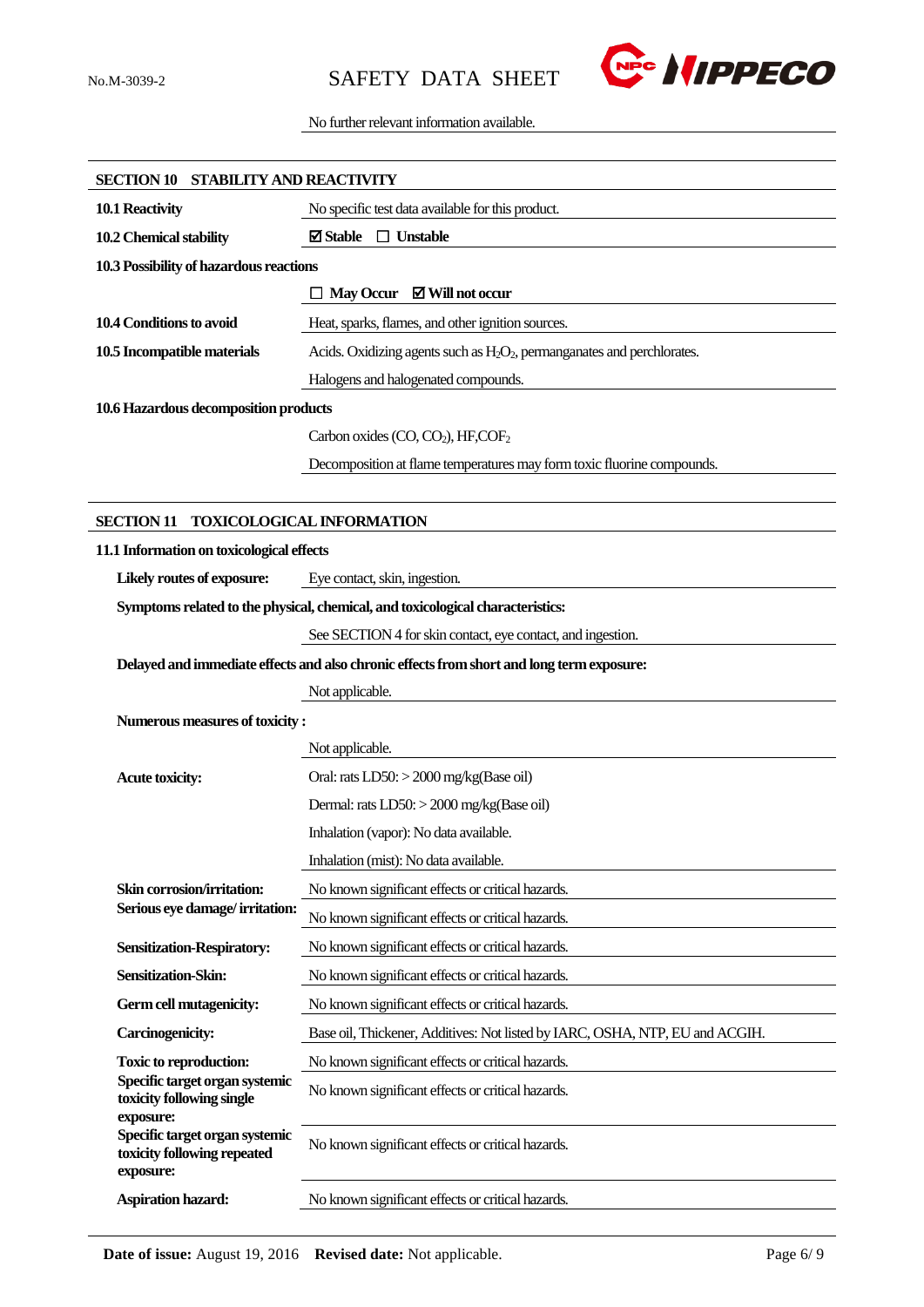

**Other information:** No further relevant information available.

| <b>ECOLOGICAL INFORMATION</b><br><b>SECTION 12</b>  |                                                                                             |  |
|-----------------------------------------------------|---------------------------------------------------------------------------------------------|--|
| 12.1 Toxicity                                       |                                                                                             |  |
| Aquatic:                                            | No further relevant information available.                                                  |  |
| <b>Terrestrial:</b>                                 | No further relevant information available.                                                  |  |
| 12.2 Persistence and degradability                  |                                                                                             |  |
|                                                     | No specific test data available for this product.                                           |  |
| 12.3 Bioaccumulative potential                      | No further relevant information available.                                                  |  |
| 12.4 Mobility in soil                               | No further relevant information available.                                                  |  |
| 12.5 Results of PBT and vPvB assessment             |                                                                                             |  |
|                                                     | Not applicable.                                                                             |  |
| 12.6 Other adverse effects                          | No additional information available.                                                        |  |
|                                                     |                                                                                             |  |
| <b>DISPOSAL CONSIDERATIONS</b><br><b>SECTION 13</b> |                                                                                             |  |
| 13.1 Waste treatment methods                        |                                                                                             |  |
| Product and packaging:                              | Place contaminated materials in disposable containers and dispose of in a manner consistent |  |
|                                                     | with applicable regulations. Contact local environmental or health authorities for approved |  |
|                                                     | disposal of this material.                                                                  |  |
|                                                     |                                                                                             |  |
| <b>SECTION 14</b><br><b>TRANSPORT INFORMATION</b>   |                                                                                             |  |
| 14.1 UN number                                      | Not regulated.                                                                              |  |
| 14.2 UN proper shipping name                        | Not regulated.                                                                              |  |
| 14.3 Transport hazard class(es)                     | Not regulated.                                                                              |  |
| 14.4 Packing group                                  | Not regulated.                                                                              |  |
| <b>14.5 Environmental hazards</b>                   |                                                                                             |  |

| <b>Marine pollutant:</b>                                                      | $\Box$ Yes Chemical name $(wt\%)$ |  |
|-------------------------------------------------------------------------------|-----------------------------------|--|
|                                                                               | ⊠No                               |  |
| 14.6 Special precautions for user                                             | Not applicable.                   |  |
| 14.7 Transport in bulk according to Annex II of MARPOL 73/78 and the IBC Code |                                   |  |

Not applicable.

### **SECTION 15 REGULATORY INFORMATION**

**15.1 Safety, health and environmental regulations/legislation specific for the substance or mixture**

| EU information |                |
|----------------|----------------|
| (EC)1907/2006  |                |
| Title VII:     | Not regulated. |
| (EC)1907/2006  |                |
| Title VIII:    | Not regulated. |
| (EC)1005/2009: | Not regulated. |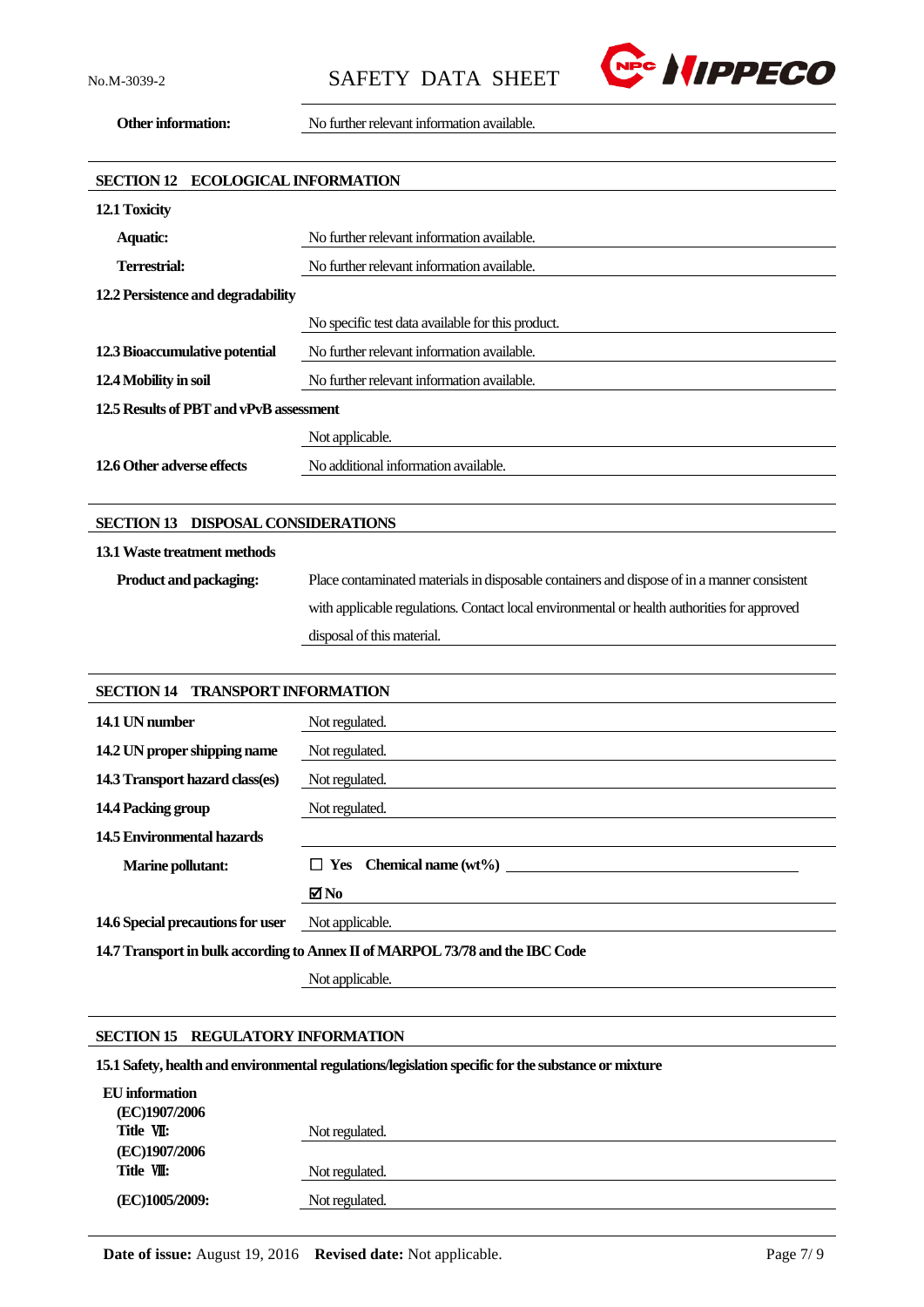No.M-3039-2 SAFETY DATA SHEET



| (EC)805/2004:                              | Not regulated.                                                                             |  |
|--------------------------------------------|--------------------------------------------------------------------------------------------|--|
| (EU)649/2012:                              | Not regulated.                                                                             |  |
| <b>Others:</b>                             | No further relevant information available.                                                 |  |
| <b>USA</b> information                     |                                                                                            |  |
| <b>TSCA</b> (Toxic substances control act) |                                                                                            |  |
|                                            | Not regulated. All ingredients are listed.                                                 |  |
| Information on the label under OSHA HCS    |                                                                                            |  |
| Signal word:                               | Not required.                                                                              |  |
| Hazard statement(s):                       | Not required.                                                                              |  |
| Pictogram(s):                              | Not required.                                                                              |  |
| Precautionary statement(s):                | Not required.                                                                              |  |
| <b>Unclassified hazards</b>                | Not applicable.                                                                            |  |
| (HNOC):                                    |                                                                                            |  |
| Percentage of ingredient(s)                | Not applicable.                                                                            |  |
| with unknown toxicity:                     |                                                                                            |  |
| <b>SARA Title III § 313</b>                |                                                                                            |  |
|                                            | <b>Chemical name: None.</b><br>Wt%:                                                        |  |
| <b>California Proposition 65</b>           |                                                                                            |  |
|                                            | <b>Chemical name: None.</b><br>$Wt\%$ :                                                    |  |
| <b>Others</b>                              | No further relevant information available.                                                 |  |
| 15.2 Chemical safety assessment            |                                                                                            |  |
|                                            | This product contains substances for which Chemical Safety Assessments are still required. |  |
|                                            |                                                                                            |  |
| <b>SECTION 16 OTHER INFORMATION</b>        |                                                                                            |  |
| <b>Other Information</b>                   |                                                                                            |  |
|                                            | No additional information available.                                                       |  |
| Date of Issue:                             | August 19, 2016                                                                            |  |
|                                            |                                                                                            |  |

**The date of preparation of the**  Not applicable. **SDS or the last change to it:**

**Literature reference:**

**- U.S. Department of Labor, 29CFR Part 1910.**

**- U.S. Environmental Protection Agency, 40CFR Part 372.**

**- U.S. Consumer Product Safety Commission, 16CFR Part 1500.**

**- ACGIH, Threshold Limit Values for Chemical Substances and Physical Agents and Biological Exposure Indices.**

**- U.S. Department of Health and Human Services National Toxicology Program, Annual Report on Carcinogens.**

**-World Health Organization International Agency for Research on Cancer, IARC Monographs on the**

**Evaluation on the Carcinogenic Risk of Chemicals to Humans.**

**-EU Regulation (EC) 1005/2009, (EC) 805/2004,(EU) 649/2012,(EC) 1907/2006,(EC) 1272/2008 and Their Amendments.**